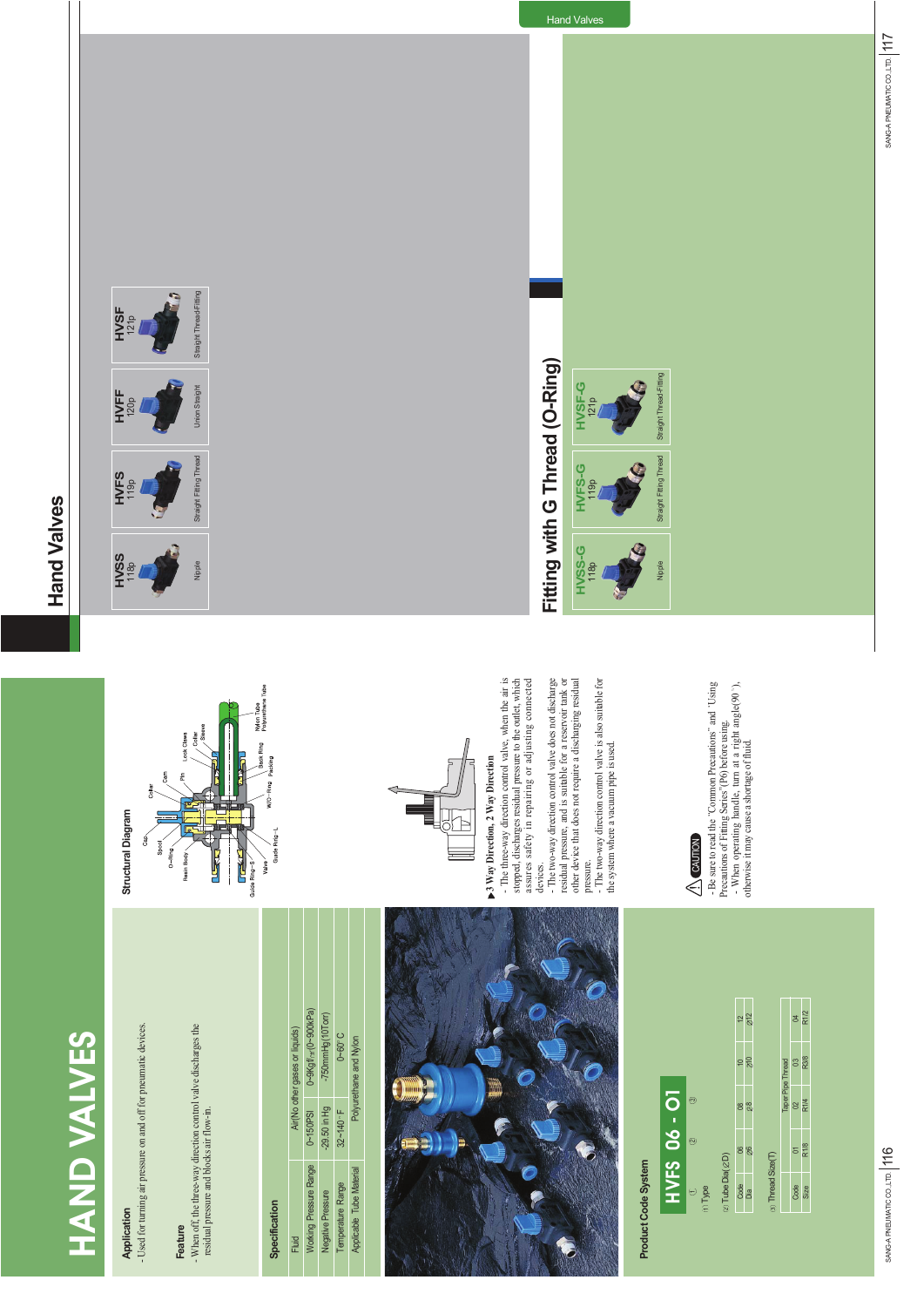



HVSS 01-01 HVSS 02-01

**HWSS Tube (MOBEL 8DFT)**<br>Naple **Construct Construct Construct Construct Construct Construct RM** 

**HVSS** 

MODEL[ØD-T]<br>Tube (Metric) - Thread(R)

Nipple

े<br>क्ष

Hand Valves

R1/8 R1/4 R1/4

R1/8 R1/8 R1/4

 $\blacksquare$ 

 $\overline{\phantom{a}}$ 

HVSS 02-02 HVSS 03-02 HVSS 03-03 HVSS 04-03

R3/8 R3/8 R1/2 R1/2

R1/4 R3/8 R3/8 R1/2

₹

HVSS 04-04



Sang-A













HVFS 08-02 HVFS 08-03 HVFS 10-02 HVFS 10-03 HVFS 10-04

 $\in$ 

**HVFS 12-02** HVFS 12-03 HVFS 12-04







 $-10$ 

**HWF**<br>Straight Engineer Straight Fitting-G Thread HVFS 12-G02 HVFS 12-G03 HVFS 12-G04

12 은 일

SANG-A PNEUMATIC CO.,LTD. 118